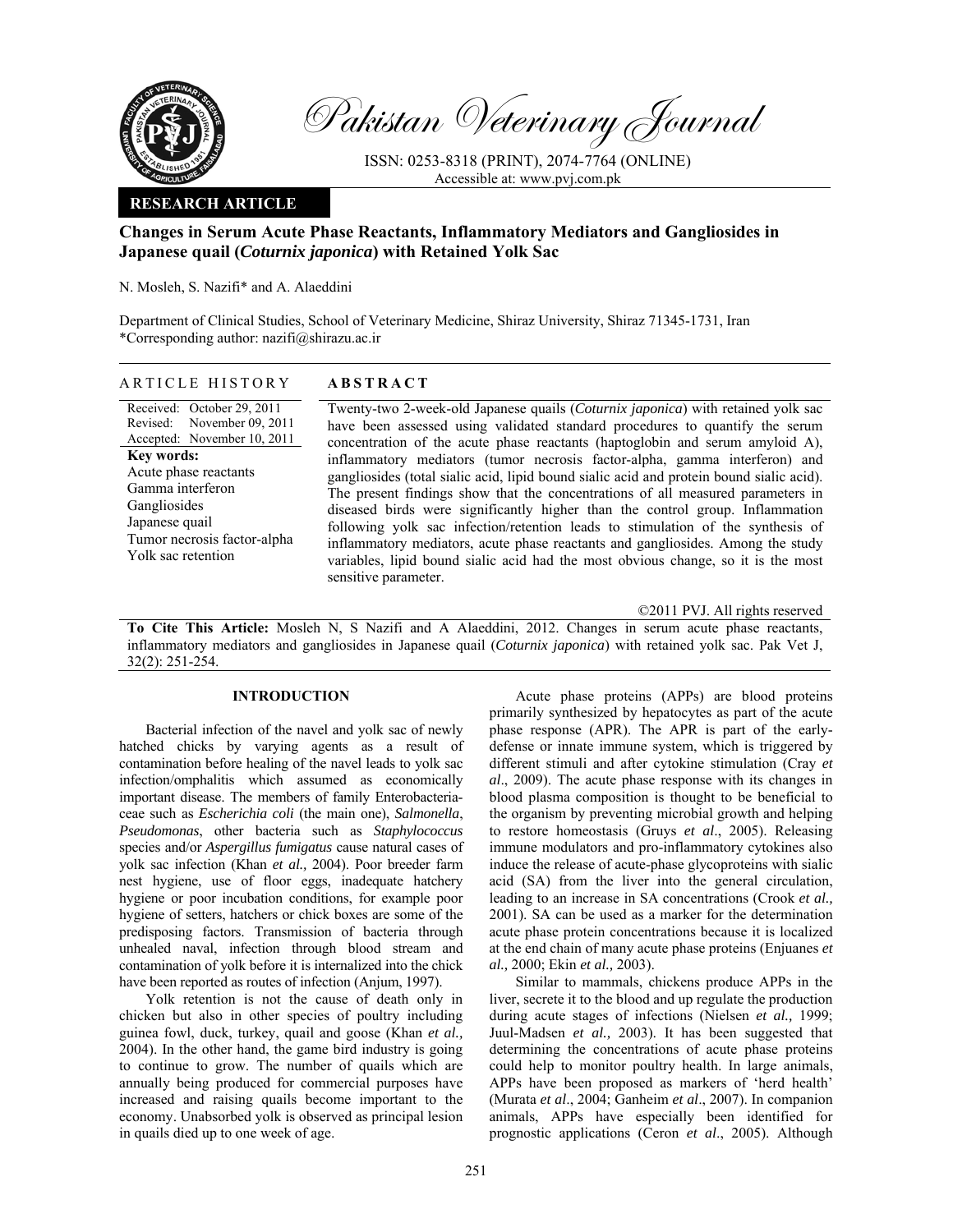several research studies have been published about APPs changes in association with some common poultry diseases (Barnes *et al.,* 2001; Koutsos and Klasing, 2001; Rath, 2005; Kokosharov, 2006; Rath *et al.,* 2007; Nazifi *et al.,* 2010; 2011) however, APPs changes in avian infection and disease are not known completely. To the best of our knowledge, no study has examined the changes in the concentrations of acute phase reactants (haptoglobin (Hp) and serum amyloid A (SAA)), inflammatory mediators (tumor necrosis factor-alpha (TNF- $\alpha$ ) and gamma interferon (IFN- $\gamma$ )) and gangliosides (total sialic acid (TSA), lipid bound sialic acid (LBSA), and protein bound sialic acid (PBSA)) for quails with yolk sac retention. Therefore, this study evaluates the alteration in the acute phase reactants (Hp and SAA), inflammatory mediators (TNF-α and IFN-γ) and gangliosides (TSA, LBSA, PBSA) in quails with yolk sac retention in comparison with healthy quails.

## **MATERIALS AND METHODS**

The diseased chicks (n=22), involved in this study, were from a 2-week-old Japanese quail (*Coturnix japonica*) flock which had a history of anorexia, weakness, dehydration and weight loss. The total mortality rate within two weeks was 6.8%. Necropsy was performed to determine the cause of the disease**.** 

**Blood sampling and processing:** Prior to necropsy, blood samples were collected from the jugular vein of the diseased as well as clinically healthy birds as control group (n=13). Sera were harvested by centrifugation at 750 $\times$ *g* for 15 min and stored at – 20 $\degree$ C until use. In the serum of different groups of birds, acute phase reactants, gangliosides and inflammatory mediators were assayed by using validated standard procedures as follows:

**Acute Phase reactants (Hp and SAA) determination:**  Hp was measured according to prevention of the peroxidase activity of hemoglobin, which is directly proportional to the amount of Hp. The analytical sensitivity of this test in serum has been determined as 0.0156 mg/ml for Hp by the manufacturer (Tridelta Development Plc, Wicklow, Ireland). SAA was measured by a solid phase sandwich ELISA. The analytical sensitivity of this test in serum has been determined as 0.3 µg/ml for SAA by the manufacturer (Tridelta Development Plc, Wicklow, Ireland).

**Gangliosides (TSA, LBSA, PBSA) determination:** Serum TSA concentration was determined by the thiobarbituric acid method. The amount of TSA was determined by use of a standard curve developed from a standard sample of Nacetyl neuraminic acid. LBSA concentration was determined by the method described by Katopodis *et al.* (1982). The amount of LBSA was determined by use of a standard curve developed from a standard sample of Nacetyl neuraminic acid. PBSA concentration was measured by subtracting serum TSA from LBSA.

**Inflammatory mediators (**IFN-γ **and TNF-α) determination:** IFN-γ and TNF-α were measured by a solid phase sandwich ELISA (AbC 606 and AbC 607, respectively; Votre fournisseur AbCys S.A. Paris, France).

**Bacterial isolation and identification:** After necropsy, samples from retained yolk sacs were taken by sterile loop and aseptically cultured on MacConkey agar and Blood agar. To enrich *Salmonella spp*., another swab was inoculated into Selenite-F broth. All cultured media were incubated at 37°C. Cultures in Selenite-F were subcultured on the MacConkey and Brilliant-green agar. After the 24-48 h incubation of the solid media, the plates were observed for colony formation. The identification of the isolated colonies was performed using standard bacteriological and biochemical procedures (Quinn *et al.,* 2002).

**Statistical analysis:** Descriptive statistics including mean, standard deviation, standard error, minimum and maximum were calculated for all variables. Data were evaluated for normality by Kolmogrov-Smirnov test. However, due to the concurrent occurrence of unequal sample size and non-homogenous variances, for some other variables, non-parametric Kruskal-Wallis test was used for comparison of the two groups. For comparison of different parameters the ANOVA test and Tukey were used. Association between the studied variables was investigated using Pearson's correlation coefficients, and only statistically significant correlations were reported. To evaluate which factor is more sensitive to change in diseased quails compared with healthy control quails, receiver operating characteristic (ROC) analysis was done and area under the curve (AUC) were compared. Data were analyzed by SPSS software, version 11.5. A P-value less than 0.05 was considered as statistically significant.

#### **RESULTS**

The postmortem examination revealed unabsorbed yolk sac in diseased chicks. The unabsorbed yolk sacs were distended with yellow/yellow brown, concentrated and fetid content. This lesion was also associated in some cases with perihepatitis and pericarditis indicating systemic spread of organism from the yolk sac.

Summary statistics and results for the comparison of the study variables in healthy and diseased quails are presented in Table 1. All measured parameters showed significant differences between the diseased and control group. Results showed that the concentrations of all of these variables were significantly higher in diseased quails compared with the control group  $(P<0.05)$ . According to the area under the curve (AUC), LBSA was the most sensitive factor to change in the diseased quails.

Bacterial cultures of the sampled yolk sacs showed 100% bacterial contamination. *Escherichia coli* was the most common bacterium recovered from all samples. However, *Salmonella spp*. and other bacteria were not isolated from any of the eggs.

#### **DISCUSSION**

Several acute phase proteins have been analyzed in chicken in association with common poultry diseases (Chamanza *et al.,* 1999; Holt and Gast, 2002; Xie *et al.,* 2002; Nazifi *et al.,* 2010, 2011). Most of these APPs do not change to the same level as mammalian APPs and could not be analyzed in natural infections.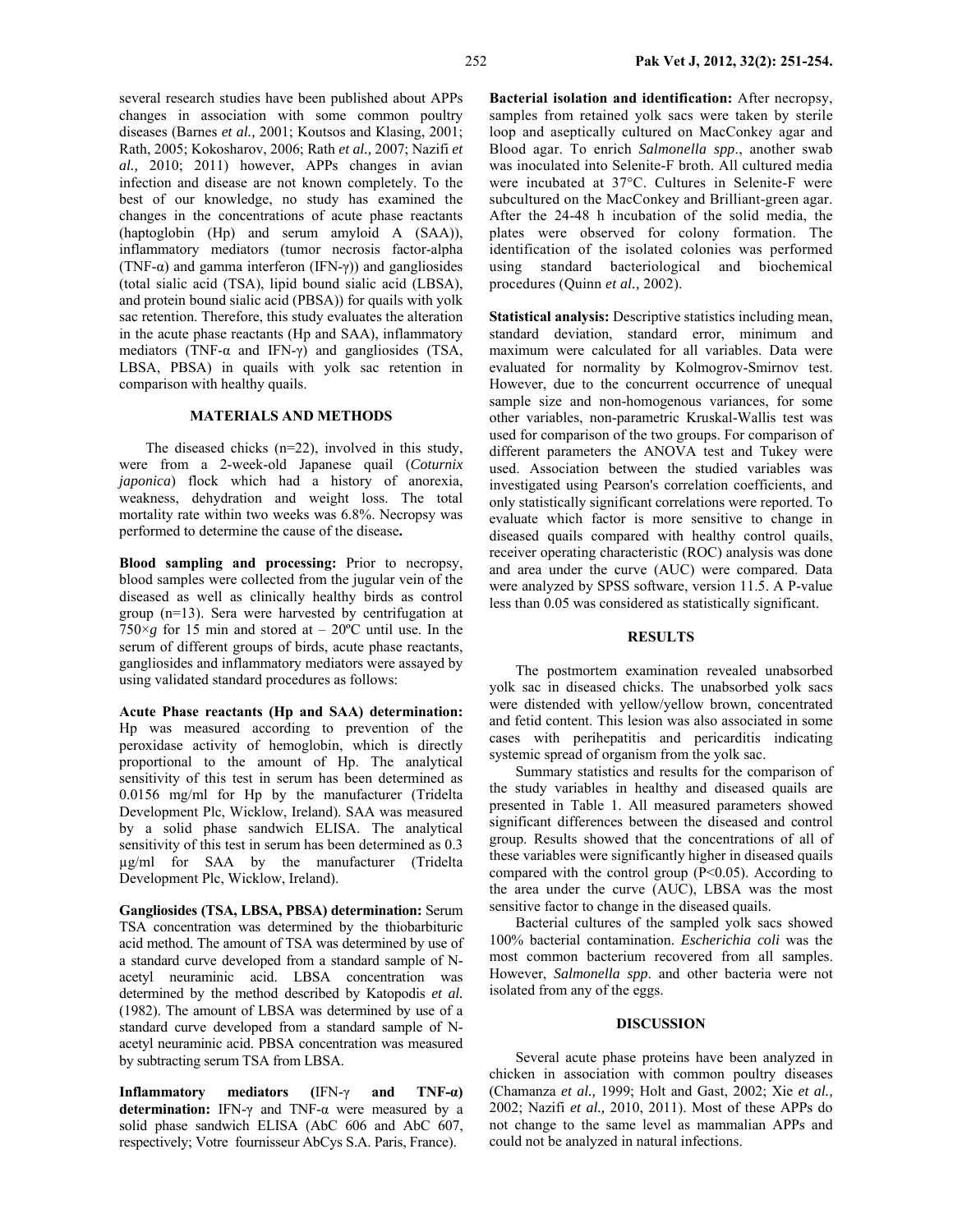| Parameters             | Mean    | SD      | SE      | Min     | Max     |
|------------------------|---------|---------|---------|---------|---------|
| Control group $(n=13)$ |         |         |         |         |         |
| Hp(g/l)                | 0.066   | 0.017   | 0.0047  | 0.04    | 0.09    |
| $SAA$ ( $\mu$ g/ml)    | 1.543   | 0.127   | 0.0354  | 1.35    | 1.75    |
| TSA (mmol/L)           | 0.00038 | 0.00008 | 0.00002 | 0.00030 | 0.00050 |
| PBSA (mmol/L)          | 0.00016 | 0.00005 | 0.00001 | 0.00010 | 0.00020 |
| LBSA (mmol/L)          | 0.00022 | 0.00008 | 0.00002 | 0.00010 | 0.00030 |
| TNF- $\alpha$ (pg/dl)  | 14.26   | 2.72    | 0.75    | 10.29   | 18.62   |
| $IFN-Y$ ( $pg/dl$ )    | 8.42    | 2.06    | 0.57    | 5.64    | 11.49   |
| Treated group (n=25)   |         |         |         |         |         |
| Hp (g/l)               | 0.0960  | 0.01225 | 0.00245 | 0.07    | 0.12    |
| $SAA$ ( $\mu$ g/ml)    | 2.3360  | 0.30301 | 0.06060 | 1.93    | 2.93    |
| TSA (mmol/L)           | 0.00162 | 0.00029 | 0.00005 | 0.00110 | 0.00210 |
| PBSA (mmol/L)          | 0.00056 | 0.00010 | 0.00002 | 0.00040 | 0.00080 |
| LBSA (mmol/L)          | 0.00106 | 0.00034 | 0.00006 | 0.00040 | 0.00170 |
| TNF- $\alpha$ (pg/dl)  | 21.4696 | 1.59578 | 0.31916 | 18.26   | 24.35   |
| $IFN-Y$ ( $pg/dl$ )    | 15.6876 | 1.41037 | 0.28207 | 13.06   | 17.87   |

**Table1:** Summary statistics and comparison between parameters in diseased and control group

Based on the results of this research, significant changes in Hp, SAA, TSA, LBSA, PBSA, TNF-α, and IFN-γ concentrations were indicated in quails with retained yolk sac.

During bacterial infections, larger amounts of peptidoglycan (PG) or lipopolysaccharide (LPS), which are the major components of bacterial cell wall, may be released into the bloodstream. The host immune system is activated by LPS and PG in an indirect manner. They are capable of stimulating mononuclear phagocytes and endothelial cells to release immune modulators such as TNF-α, members of the interleukin family and interferonα. On the other hand, the massive release of LPS and PG during a severe bacterial infection into the bloodstream results in pathophysiological reactions due to an over stimulation of immune system (Hamann *et al.,* 1998). During yolk sac infection larger amounts of PG or LPS may be released into the bloodstream, leading to increasing TNF-α and IFN-γ. Spread of *E. coli* by extension into the body cavity or systemically to produce colisepticemia may also lead to increase these factors. The concentration of TNF-α and IFN-γ increased 1.5- and 1.86-fold respectively, compared with control group. Koutsos and Klasing (2001) determined the effect of LPS or Muramyl peptides (MDP), the minimum immunoadjuvant structure from the cell wall PG of gram-positive bacteria, and administration on the systemic acute phase response in Japanese quail. They indicate that Japanese quail are less sensitive to MDP than LPS, and quail demonstrate tolerance to LPS following repeated injections. In addition, these pro-inflammatory cytokines induce the synthesis of APPs by the liver (Zetterstrom *et al.,* 1998). Therefore, the elevation in SAA and Hp could be explained. Inflammatory reaction in yolk sac causes release and elevation of SAA concentrations, as a positive APP. Number of antimicrobial properties such as opsonization of bacteria, activation of complement, enhancement of phagocytosis, and scavenging of minerals from the bloodstream that are limiting for bacterial growth and replication (Baumann and Gauldie, 1994) were explained for APPs. Significant increase in SAA and α1 acid glycoprotein levels in gumboro virus-infected chicks has been reported (Nazifi *et al.,* 2010). In relation to infectious bronchitis disease, chickens infected with infectious bronchitis virus show a significant increase in SAA, Hp, LBSA, PBSA and TSA (Nazifi *et al.,* 2011). The elevation in SAA and transferrin concentrations following administration of terpentin to the pullet and

*Staphylococcus aureus* infection in chicks have been reported (Chamanza *et al.,* 1999). Kovacs *et al.* (2007) showed a mildly increase of SAA levels in goose by administration of a fowl cholera vaccine containing inactivated *Pasteurella multocida*.

Significant changes in the levels of serum LBSA, PBSA and TSA also found in the current study. The increase in serum SA concentrations was in good agreement with other inflammatory parameters including SAA, Hp, TNF-α and IFN-γ. Serum gangliosides (TSA, PBSA and LBSA) concentrations in quails with retained yolk sac were 4.26-, 3.5- and 4.8-fold higher than those in healthy quails, respectively, which revealed apparent inflammatory disorders. The results are in agreement with the previous studies (Farsang *et al.,* 2002; Nazifi *et al.,* 2011). These significant changes in the levels of serum gangliosides indicate that they may be a valuable indicator of the inflammatory process associated with yolk sac retention in quails. According to the area under the curve (AUC), LBSA was the most sensitive factor to change in the diseased quails. Therefore, increase in serum LBSA concentration may be a good indicator of the inflammatory process in quails with retained yolk sac.

It is well documented that different types of bacterial agents are attributed for causation of yolk sac infection. *Escherichia coli* were frequently the main one involved (Khan *et al.,* 2004). In the current study*, E. coli* was the most common bacteria recovered from all samples.

In conclusion, inflammation following yolk sac infection leads to stimulation of the synthesis of acute phase reactants, gangliosides and inflammatory mediators. Significant increases in levels of serum Hp, SAA, TSA, LBSA, PBSA, TNF- $\alpha$ , and IFN- $\gamma$  were observed in quails with retained yolk sac as expected. Among study variables, LBSA had the most obvious change, so it is the most sensitive parameter. Although the reaction of APPs in birds is different from the reaction in mammals, they are useful in monitoring the health status of birds. More research is needed to refine the best reacting proteins to be used for health monitoring in different bird species.

### **REFERENCES**

- Anjum AD, 1997. Poultry Diseases, Vet Ag Publications, Faisalabad, Pakistan, pp: 178-180.
- Barnes DM, Z Song, KC Klasing and W Bottje, 2001. Protein metabolism during an acute phase response in chickens. Amino Acids, 22: 15-26.